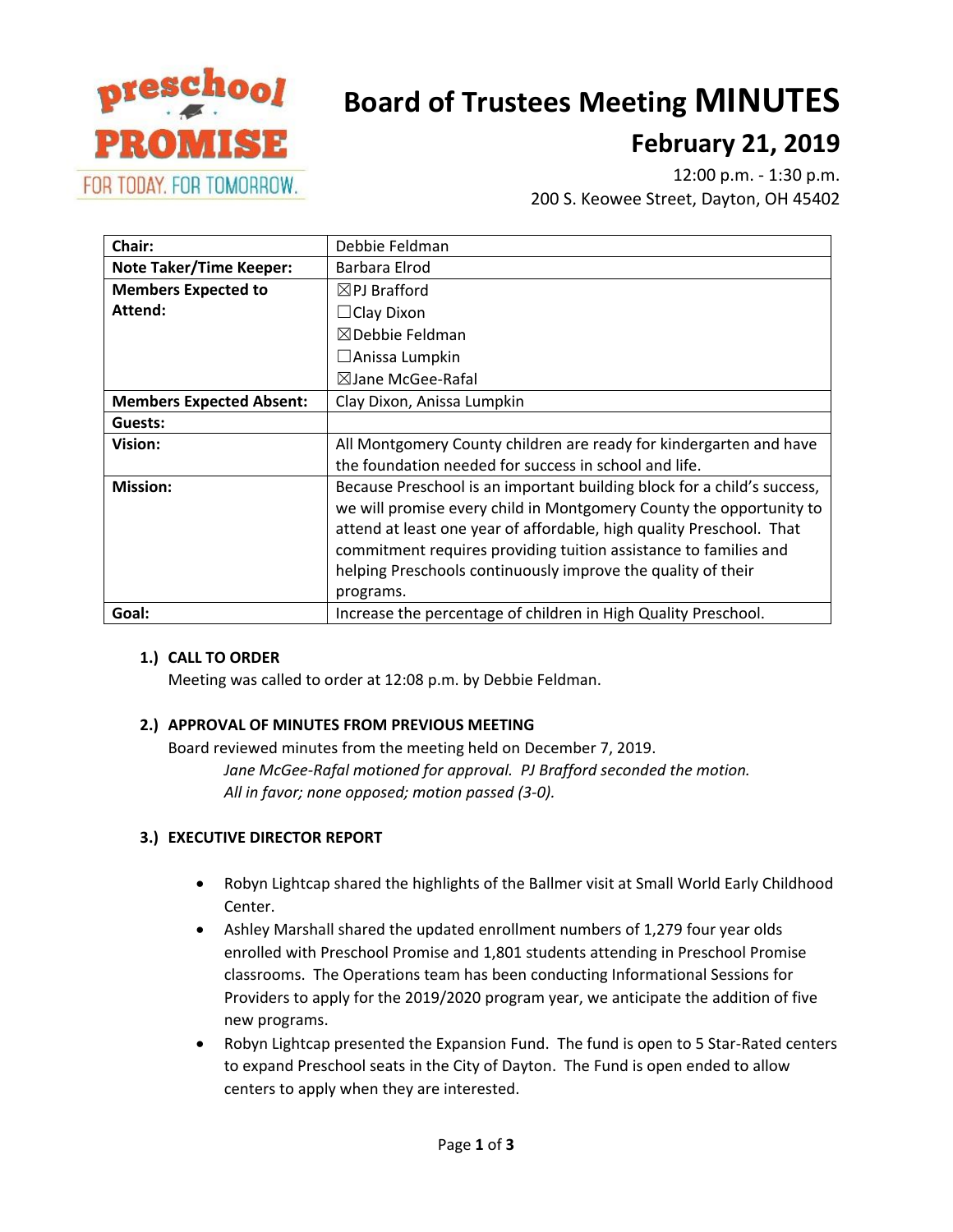Robyn Lightcap shared information on the Star Bound Program to work with centers throughout Montgomery County assisting them in achieving the required Star Rating by the 2020 deadline. The goal is to get 25 programs rated before the July 1, 2020 deadline. The program is a collaboration with 4C for Children and Creative World of Learning to do assessments and coaching.

## **4.) APPROVAL OF AN ADDENDUM TO THE 4C FOR CHILDREN CONTRACT**

Robyn Lightcap presented the addendum (budget, consulting services and scope of work) to their current contract for approval.

*PJ Brafford motioned for approval. Jane McGee-Rafal seconded the motion. All in favor; none opposed; motion passed (3-0)*

## **5.) APPROVAL TO TERMINATE AGREEMENT WITH CWCC, INC.**

Robyn Lightcap presented termination agreement for the Business Practices Training effective immediately for approval. This is being terminated so we can redirect efforts to the Star Bound contract.

*PJ Brafford motioned for approval. Jane McGee-Rafal seconded the motion. All in favor; none opposed; motion passed (3-0)*

## **6.) APPROVAL OF A CONTRACT WITH CWCC, INC.**

Robyn Lightcap presented a Consulting Services Agreement with CWCC, Inc. for the Star Bound program effective March 1, 2019 through June 30, 2020 at a cost not to exceed \$35,000.

*Jane McGee-Rafal motioned for approval. PJ Brafford seconded the motion. All in favor; none opposed; motion passed (3-0)*

## **7.) APPROVAL OF OUTREACH SPECIALIST AGREEMENTS**

Robyn Lightcap and Charmaine Webster presented the outline of the Scope of Work and Memorandum of Understanding to hire Outreach Specialists on a part-time contract for work conducted from March through September, 2019.

*Jane McGee-Rafal motioned for approval. PJ Brafford seconded the motion. All in favor; none opposed; motion passed (3-0)*

## **8.) APPROVAL OF THE OHLMANN GROUP MEDIA PLAN**

Charmaine Webster presented the media plan with The Ohlmann Group for marketing communications for 2019 to include the expansion of Jefferson Township and Trotwood. *Jane McGee-Rafal motioned for approval. PJ Brafford seconded the motion. All in favor; none opposed; motion passed (3-0)*

## **9.) APPROVAL OF A CONTRACT WITH eSchoolView**

Robyn Lightcap presented a 2-year contract with Infinite Cohesion Ltd, DBA eSchoolView for website, on-line application, hosting, maintenance and support for approval.

*PJ Brafford motioned for approval. Jane McGee-Rafal seconded the motion. All in favor; none opposed; motion passed (3-0)*